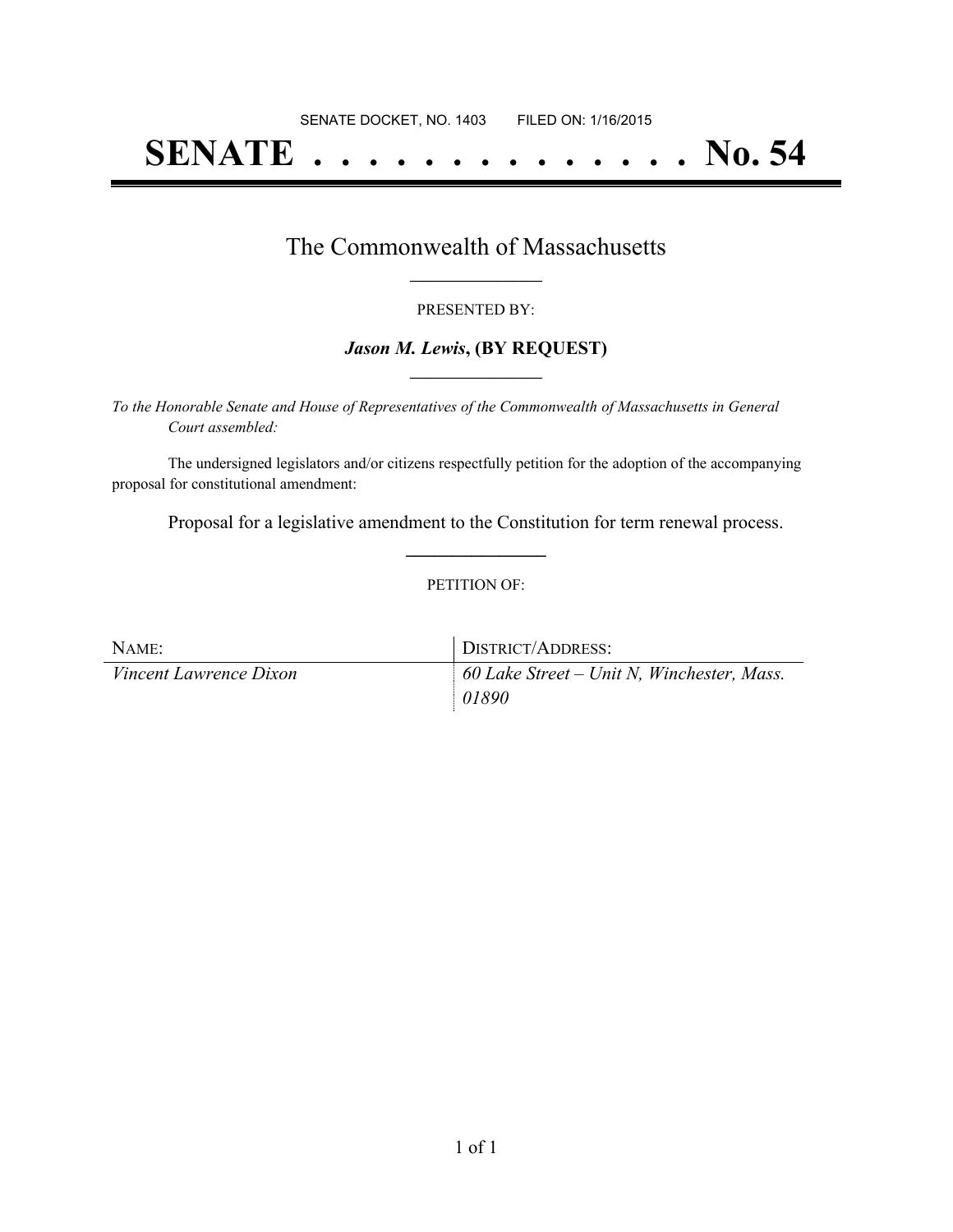## SENATE DOCKET, NO. 1403 FILED ON: 1/16/2015 **SENATE . . . . . . . . . . . . . . No. 54**

By Mr. Lewis (by request), a petition (accompanied by proposal for constitutional amendment, Senate, No. 54) of Vincent Lawrence Dixon for a legislative amendment to the Constitution for term renewal process. The Judiciary.

The Commonwealth of Massachusetts

**In the One Hundred and Eighty-Ninth General Court (2015-2016) \_\_\_\_\_\_\_\_\_\_\_\_\_\_\_**

**\_\_\_\_\_\_\_\_\_\_\_\_\_\_\_**

Proposal for a legislative amendment to the Constitution for term renewal process.

A majority of all the members elected to the Senate and House of Representatives, in joint session, hereby declares it to be expedient to alter the Constitution by the adoption of the following Article of Amendment, to the end that it may become a part of the Constitution [if similarly agreed to in a joint session of the next General Court and approved by the people at the state election next following]:

#### ARTICLE OF AMENDMENT.

| $\mathbf{1}$   | 1.) The Constitution of The Commonwealth of Massachusetts, is hereby, and thus                     |
|----------------|----------------------------------------------------------------------------------------------------|
| $\overline{2}$ | amended, to provide for the renewal of terms for judges, and other selected officials, every ten   |
| 3              | years, by specific process of reappointment by the Governor, and reconfirmation by the             |
| 4              | Honorable Governor's Council, according to normal processes.                                       |
|                |                                                                                                    |
| 5              | 2.) The quality of justice, and that of judges, and similar officials, being a public policy       |
| 6              | concern of all persons of Massachusetts, this provision, respecting the continuing evolution of    |
| $\tau$         | our legal systems; therefore these provisions are constructed, to secure those qualities, and the  |
| 8              | continued monitoring, and current updating, of those officials entrusted to such responsibilities. |